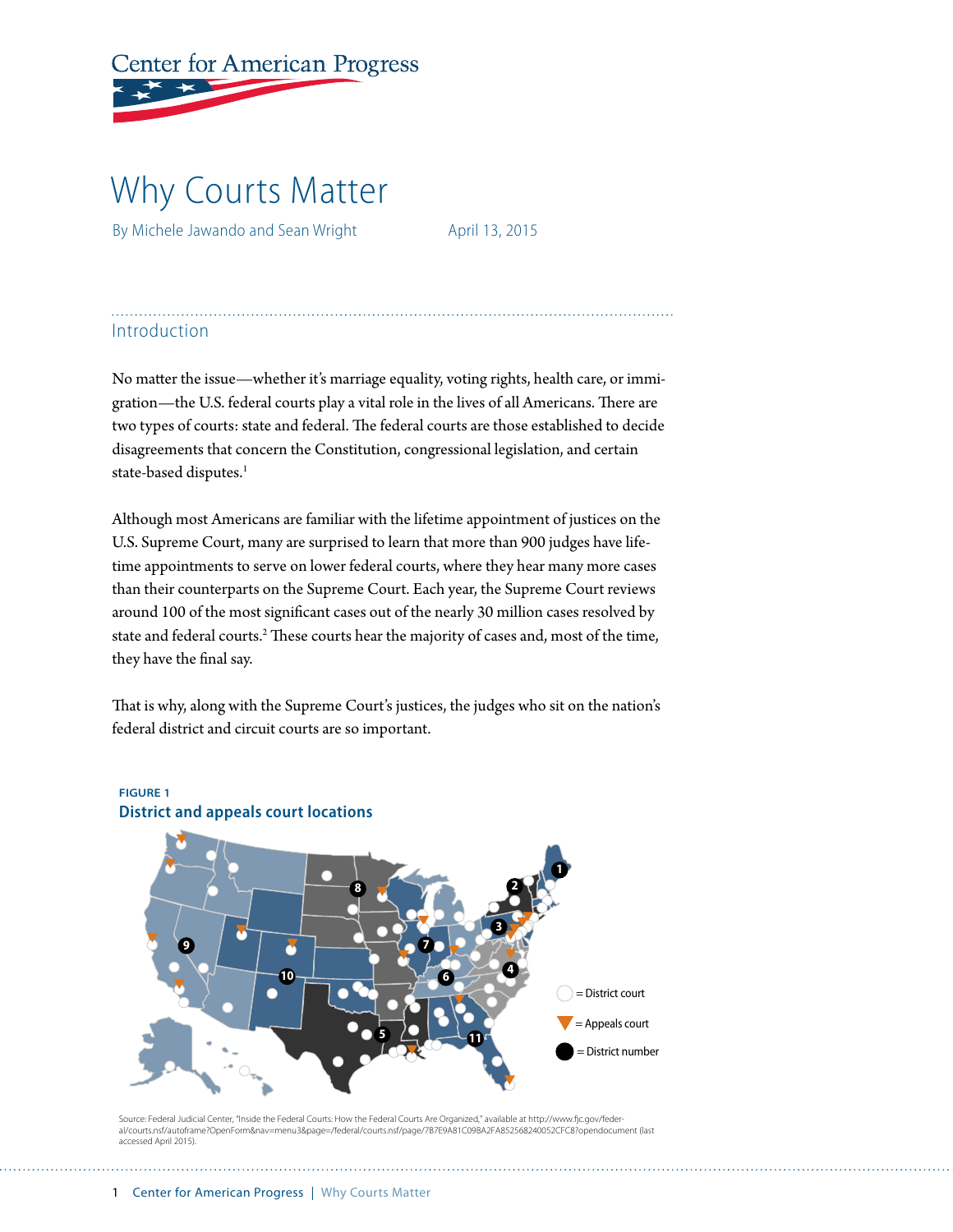At any given time, there are vacancies on U.S. federal courts that need to be filled. If they are not filled, federal caseloads get backlogged, and as a result, Americans' access to justice is limited. As of March 9, 2015, there were 50 current vacancies on U.S. federal courts. These seats have been vacant for a total of 22,222 days, resulting in a backlog of 29,892 cases.<sup>3</sup>

The Administrative Office of the United States Courts has designated 23 of these pending vacancies as judicial emergencies, $^4$  meaning that filling them is a critical task. As the Center for American Progress has noted, "in practical terms," these are the judicial districts "where judges are overworked and where justice is being significantly delayed for the American public."5

#### **FIGURE 2 An easy guide to federal judicial nominations**

#### 9 steps from vacancy to confirmation

Every day, federal judges make decisions that affect our lives. Not only do they hear cases affecting the environment, health care, Social Security benefits, and immigration, for example, but they often have the final say in determining who we can marry, whether our speech is protected, or how we can vote. Despite these important decisions, most Americans don't know how or why a judge is chosen. Under the Constitution, the president nominates federal judges by and with the advice and consent of the Senate. Our simple step-by-step guide illustrates the process.



Sources: Sources: Personal communication from Jeremy Paris, former chief counsel for nominations and oversight, Sen. Patrick Leahy, October 23, 2012; U.S. Senate Committee on the Judiciary, "Nominations," available at http://www.judiciary.senate.gov/nominations (last<br>accessed April 2015); American Bar Association, "Standing Committee on the Federal Jud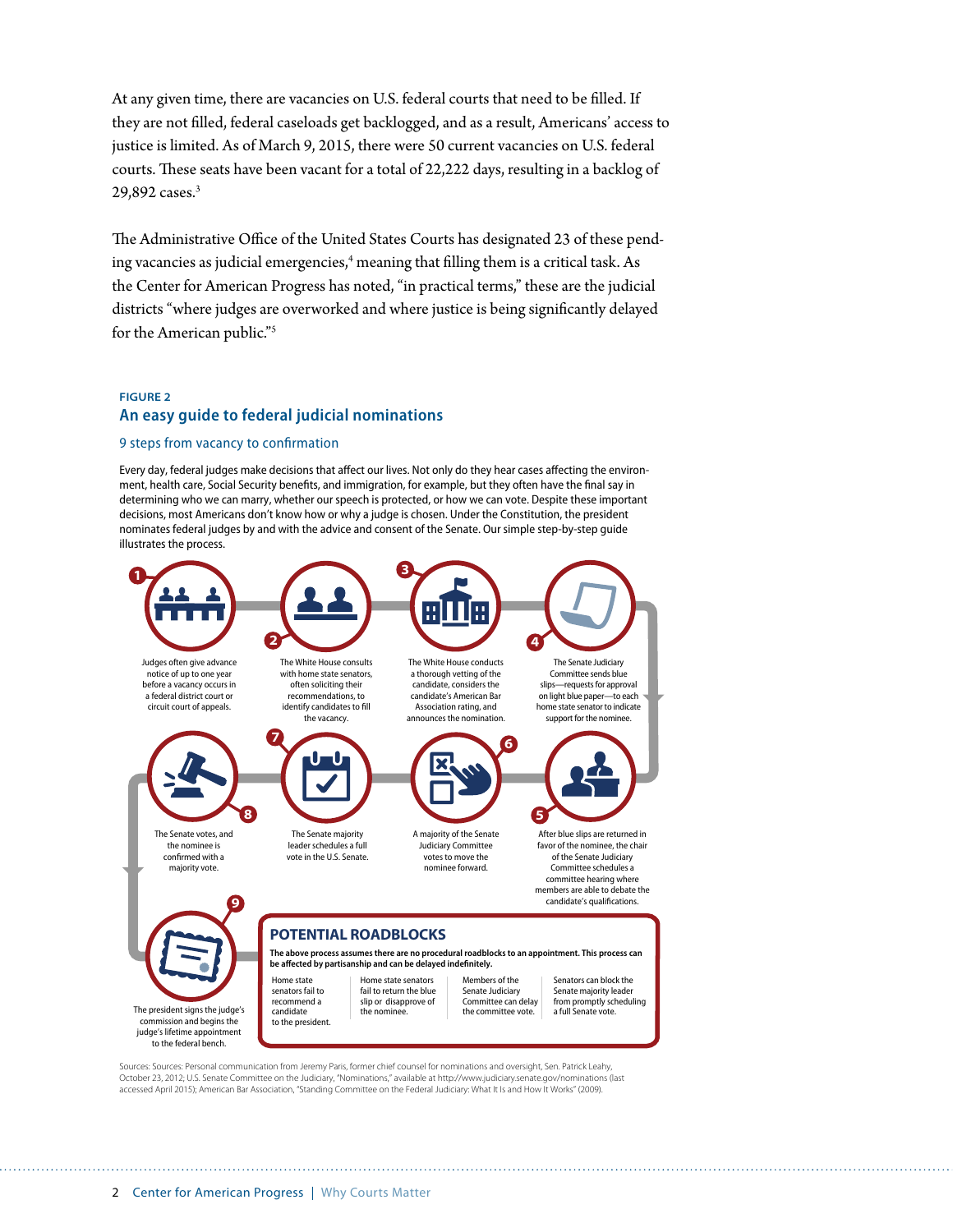The Constitution dictates that the president appoints federal judges while the Senate advises and consents on these appointments. The result is a delicate balance between the desires of the White House, deference to home-state senators, and the power of the party that controls the Senate.

Recently, politics has played a big role in the pace at which judicial nominees are confirmed. In an attempt to slow President Barack Obama's effect on the federal courts, Senate Republicans have obstructed the president's judicial nominees at unprecedented levels by attempting to prevent or delay a vote through filibustering a record number of nominees and making them await confirmation for long periods of time.6



**Judicial nomination obstruction**

**FIGURE 3**

Source: People For the American Way, "Overloaded Courts, Not Enough Judges: The Impact on Real People" (2015), available at http://www.pfaw.org/sites/default/files/lower\_federal\_courts.pdf.

The reason many Senate Republicans have played politics with President Obama's judicial nominees is because they know the dramatic impact the judiciary can have on policies, including marriage equality and reproductive choice.7 The fewer judges that President Obama appoints to fill federal judicial vacancies, the greater leverage the next president will have in deciding the make-up of these courts.

Yet in the face of unprecedented obstruction,<sup>8</sup> President Obama has made great strides to fill vacancies and to ensure that federal judges meaningfully reflect the dynamic diversity of the nation. A diverse federal bench improves the quality of justice and instills confidence that judges understand the real-world implications of their decisions. Americans have different backgrounds, as well as an assorted set of professional, educational, and life experiences. It is important that the federal courts reflect the diversity of the public they serve. As Supreme Court Justice Sonia Sotomayor once wrote, "The dynamism of any diverse community depends not only on the diversity itself but on promoting a sense of belonging among those who formerly would have been considered and felt themselves outsiders."9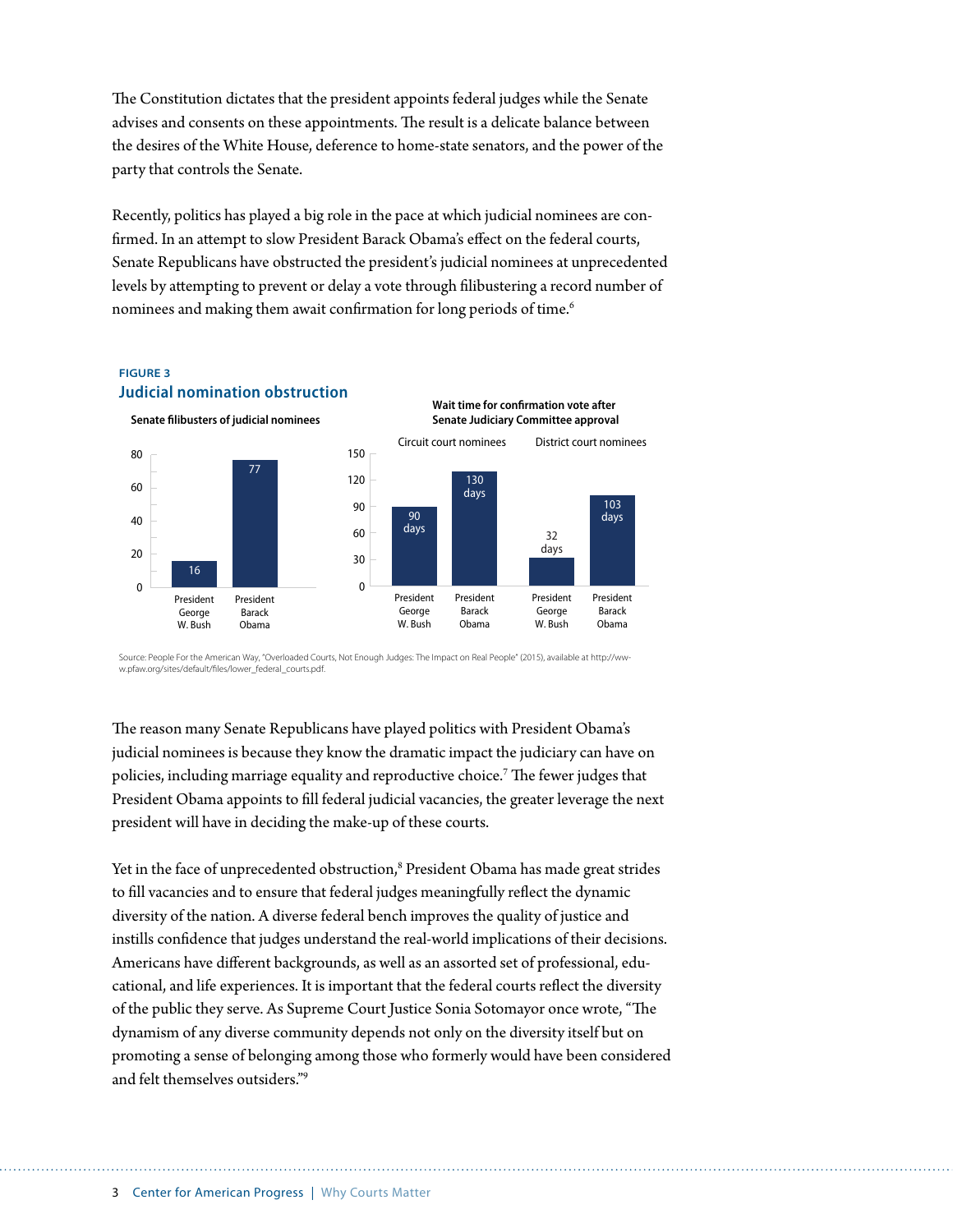Furthermore, scholars have found that judges often change their minds during the deliberative process.10 In one study, researchers concluded that having a woman on the panel affected "elements of both deliberation and bargaining—alternative perspectives, persuasive argument, and horse trading."11 Not only do the federal courts play a vital role in preserving democracy, but who sits on the courts has an effect too.

This issue brief examines the ways in which our federal courts influence important policy issues and illustrates how judges' decisions are often aligned with the legal philosophy of the presidents who appoint them. This fact drives home one of the reasons why courts matter: The decisions of federal judges have repercussions on people's lives. Through its review of how the federal courts affect three specific policy issues—gun violence, money in politics, and voting rights—this issue brief shines a light on how important the federal courts are for the progressive community.

# Federal courts affect the issues that progressives care about

### Gun violence

Gun violence has become all too familiar in America. However, research shows that reasonable gun control efforts decrease its occurrence. In particular, the Center for American Progress has determined that there is "a clear link between high levels of gun violence and weak state gun laws," and that "the 10 states with the weakest gun laws collectively have an aggregate level of gun violence that is more than twice as high—104 percent higher, in fact—than the 10 states with the strongest gun laws."12 In short, evidence shows that with more guns, there are more gun deaths.<sup>13</sup> U.S. federal courts play a significant role in determining whether states can impose reasonable gun regulations.

#### **FIGURE 4**

Number of cases



# **The volume of Second Amendment litigation clogging America's courts**

Source: Law Center to Prevent Gun Violence, "Post-*Heller* Litigation Summary" (2013), available at http://smartgunlaws.org/wp-content/uploads/2013/07/Post-Heller-Litigation-Summary-September.pdf.

#### 4 Center for American Progress | Why Courts Matter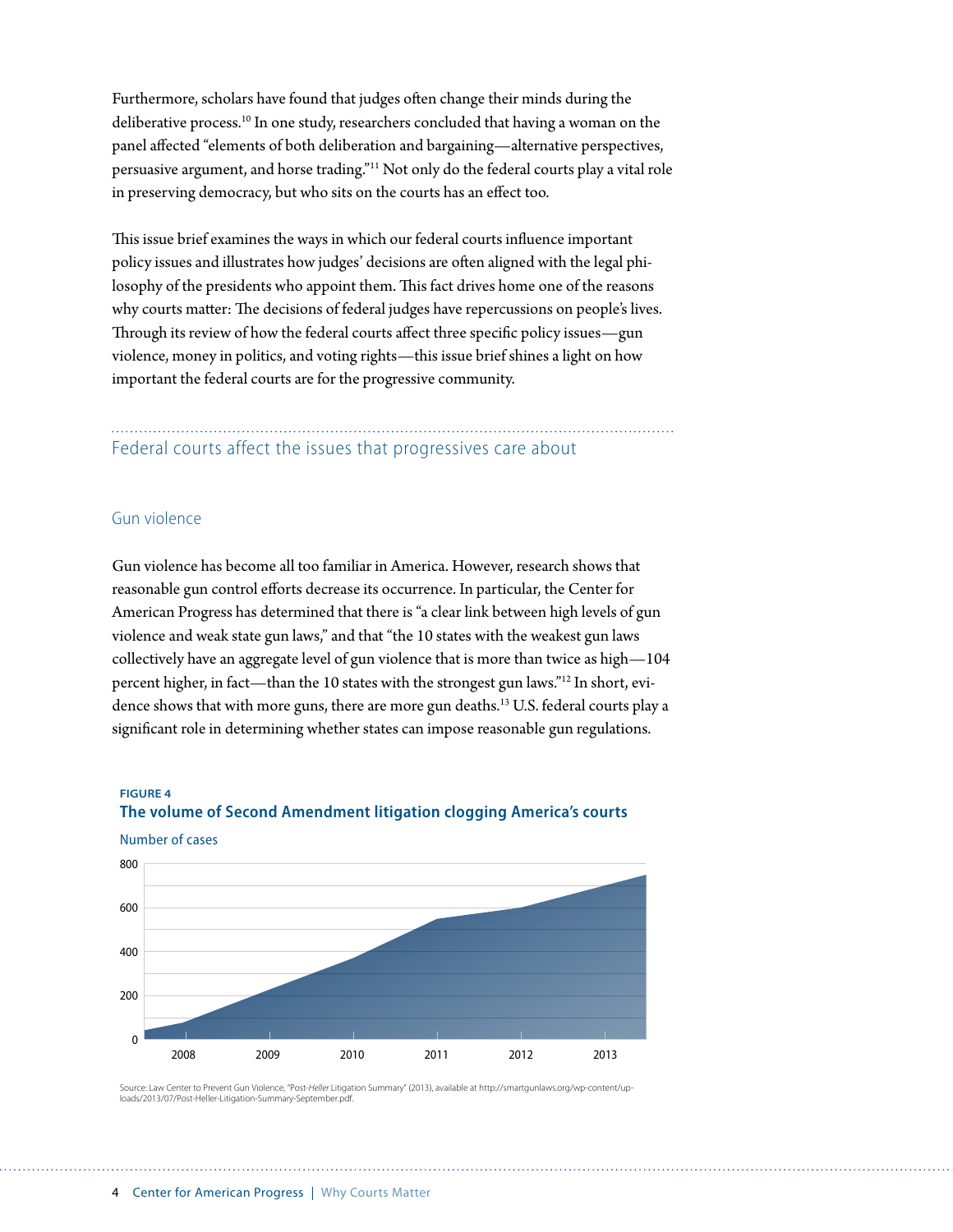For 70 years, the Supreme Court never took a case that dealt with the Second Amendment and the right to bear arms. But in 2008, in *District of Columbia v. Heller*, 14 five Supreme Court justices appointed by Republican presidents changed course, holding that the Second Amendment protects an individual's right to possess a firearm unconnected with militia service.15 Four justices appointed to the Court by Democratic presidents disagreed. Less than one day after the decision, gun rights activists began to flood courts with lawsuits that challenged any and all gun regulations.<sup>16</sup> According to the Law Center to Prevent Gun Violence, since the *Heller* decision, federal and state courts have issued more than 700 decisions on Second Amendment challenges.<sup>17</sup>

In many of these cases, judges appointed by Republican presidents have struck down gun regulations, while judges appointed by Democratic presidents have interpreted the Supreme Court's decision less broadly and upheld them.

For example, there is an ongoing debate over the states' right to impose regulations on applicants for concealed-carry permits. Prior to *Heller*, many states required a permit applicant to show "good cause" or a "justifiable need" to carry a gun in public.<sup>18</sup> After reviewing these common-sense laws, panels of the U.S. Courts of Appeals for the 7th and 9th Circuit struck them down.<sup>19</sup>

In *Peruta v. County of San Diego*, two judges appointed by Republican presidents struck down California's requirement that concealed-carry permit applicants show "good cause" before carrying guns in public, $20$  with the majority interpreting the Second Amendment in an expansive manner. This prompted Judge Sidney Thomas, who was appointed by a Democratic president, to author a vigorous dissent:

*This case involves California's "presumptively lawful" and longstanding restrictions on carrying concealed weapons in public and, more specifically, an even narrower question: the constitutionality of San Diego County's policy of allowing persons who show good cause to carry concealed firearms in public. When we examine the justification provided for the policy, coupled with Heller's direction, our conclusion must be that the County's policy is constitutional. Unfortunately, the majority never answers the question posed. Instead, in a sweeping decision that unnecessarily decides questions not presented, the majority not only strikes down San Diego County's concealed carry policy, but upends the entire California firearm regulatory scheme. The majority opinion conflicts with Heller, the reasoned decisions of other Circuits, and our own case law. Therefore, I must respectfully dissent.*<sup>21</sup>

As Judge Thomas noted, other courts have upheld state laws that promote public safety. Judges on the Courts of Appeals for the 2nd, 3rd, and 4th Circuit have found that laws requiring permit applicants to show "good cause" do not interfere with the Second Amendment and instead promote balancing gun use with safety.<sup>22</sup> In each of the decisions, judges appointed by Democratic presidents upheld longstanding permit regulations that are utilized by states across the country.<sup>23</sup>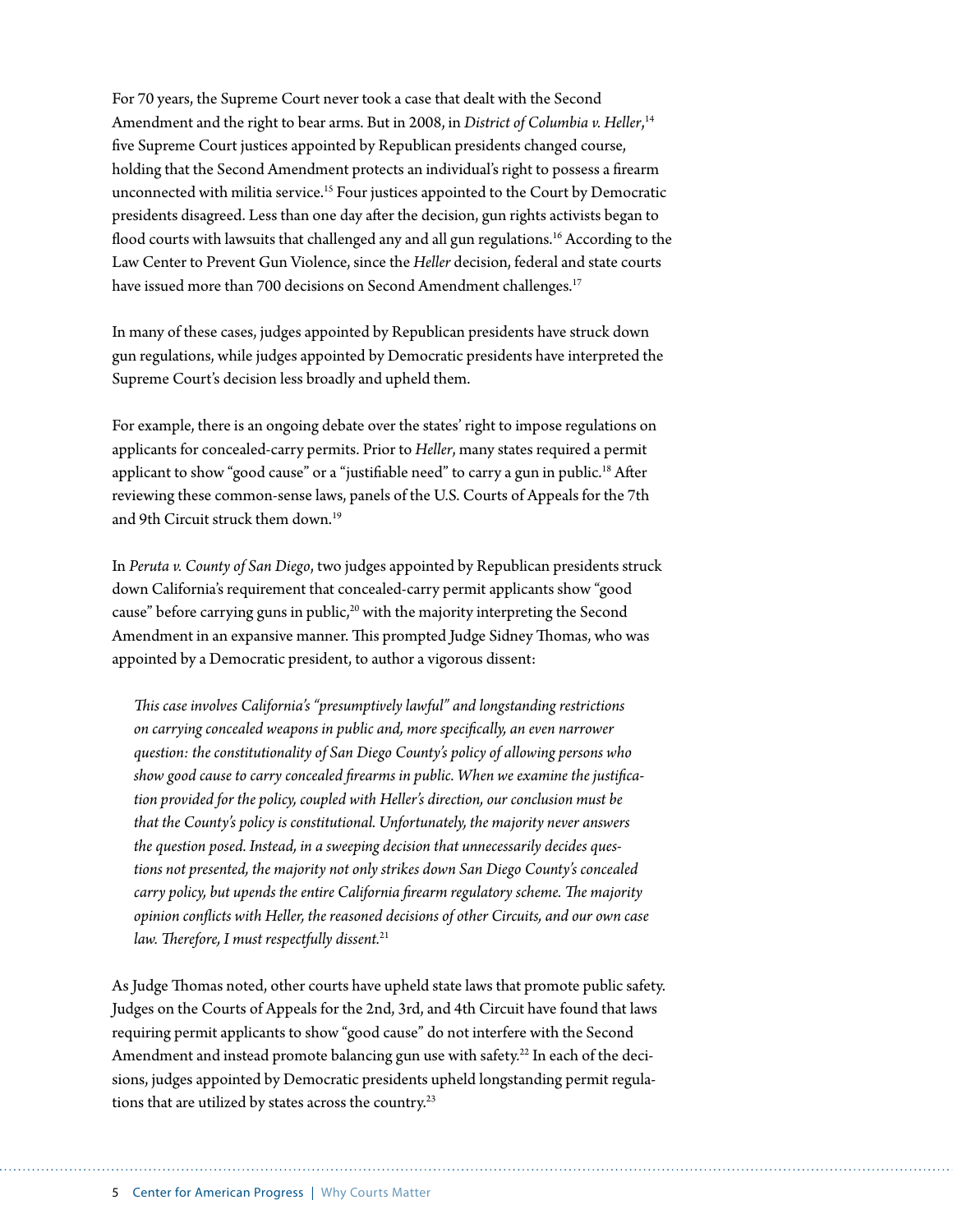The *Heller* decision emboldened gun rights groups. One particular organization, the Second Amendment Foundation, or SAF, has adopted a legal strategy of "swinging for the fences and often making very broad constitutional arguments."24 Alan Gottlieb, the SAF's founder, has said, "Our feeling is strike while the iron is hot … [t]hen weave [the case law] into a spider web that's strong enough so our opponents can't get through it."25

#### Money in politics

America's representative democracy rests on the notion that elected officials are responsive to the people who elect them. Currently, however, political campaigns and elections are dominated by large amounts of money from individuals, corporations, and special interests that politicians rely on to run for office.

During the 2014 election cycle, mega-donors dominated spending, with the top 100 campaign donors pouring in nearly enough money to match some 4.75 million small donors combined.26 The Center for Responsive Politics found that "just 666,773 individuals had donated more than \$200 to campaigns, parties and political action committees in the 2014 election cycle."<sup>27</sup> This means that only 0.2 percent of the population financed the midterm elections.28

This is concerning because, as a recent study detailed, "the preferences of economic elites … have far more independent impact upon policy change than the preferences of average citizens do."29 New research makes clear that members of Congress are more likely to meet with a constituent if they say they are a campaign donor.<sup>30</sup> As Adam Lioz wrote in *The American Prospect*, "[T]he wealthy prefer policies that make them even richer … and government responds almost exclusively to their preferences. He who pays the piper calls the tune."31

Why has the United States seen such an expansion of special interest money in its electoral system? One does not have to look much further than the federal courts. In a series of high-profile decisions, the Supreme Court has turned campaign finance law upside down.

In a 1976 case known as *Buckley v. Valeo*, the Supreme Court determined that spending money for political campaign purposes was a form of speech protected by the First Amendment.<sup>32</sup> This money-is-speech rationale was used to strike down portions of the campaign finance reforms that followed the Watergate scandal.33 It has also been used to open the floodgates for more money in politics.

In the now infamous *Citizens United v. Federal Election Commission*, five justices appointed by Republican presidents held that, although entities such as corporations could not contribute directly to individual political campaigns, they could contribute unlimited amounts of money to independent political action committees, or PACs.<sup>34</sup>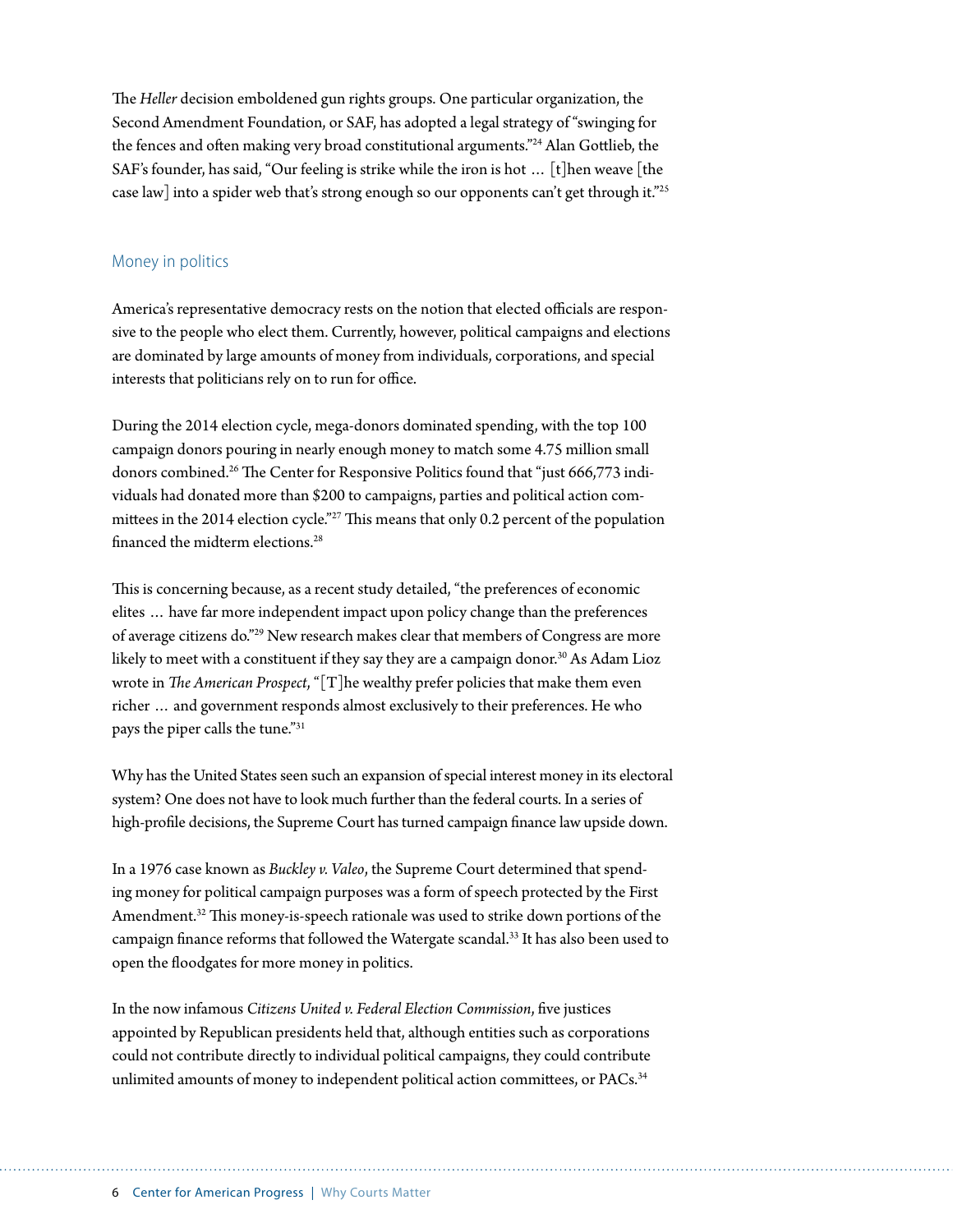This decision caused an "explosion of political money," epitomized by the continued growth of super PACs—independent entities that can raise unlimited amounts of money from corporations, unions, and individuals but are prohibited from coordinating with a political candidate's campaign.<sup>35</sup>

This ruling prompted an impassioned dissent by Justice John Paul Stevens and three justices appointed by Democratic presidents. They lamented that, "While American democracy is imperfect, few outside the majority of this Court would have thought its flaws included a dearth of corporate money in politics."36

The Supreme Court continued to loosen restrictions on campaign funding in *McCutcheon v. Federal Election Commission*, 37 in which the same five justices appointed by Republican presidents struck down the aggregate campaign contribution limits, which restricted how much money a donor could contribute to all candidates for federal office combined. The Court held that this limitation was a violation of the First Amendment.<sup>38</sup>

In *McCutcheon*, four justices appointed by Democratic presidents dissented and would have upheld the reasonable contribution limits that Congress imposed. The lower federal courts have been obligated to follow the decision, prompting one federal judge to exclaim, "Today's reality is that the voices of '*we the people*' are too often drowned out by the few who have great resources."39

These two opinions bookend the campaign finance revolution that has taken place under Chief Justice John Roberts. All told, the Roberts Court has struck down seven campaign finance regulations.40

This revolution has had dire consequences. To campaign finance expert Richard Briffault, "[t]he rise of super PACs suggests that the real impact of *Citizens United* may be the re-validation of the unlimited use of private wealth generally in elections, not just spending by corporations and unions."<sup>41</sup>

The last presidential election is a case in point. During the 2012 election cycle, super PACs "spent more than \$1 billion, including more than \$300 million contributed by donors whose identities were never disclosed."42 These amounts triple the amounts spent by outside groups in either 2008 or 2010.<sup>43</sup> And it seems that the amount of money corporations and shady super PACs spend on elections will only continue to increase. Unfortunately, Justice Stephen Breyer's concern in *McCutcheon* appears to be prophetic: "Where enough money calls the tune, the general public will not be heard."44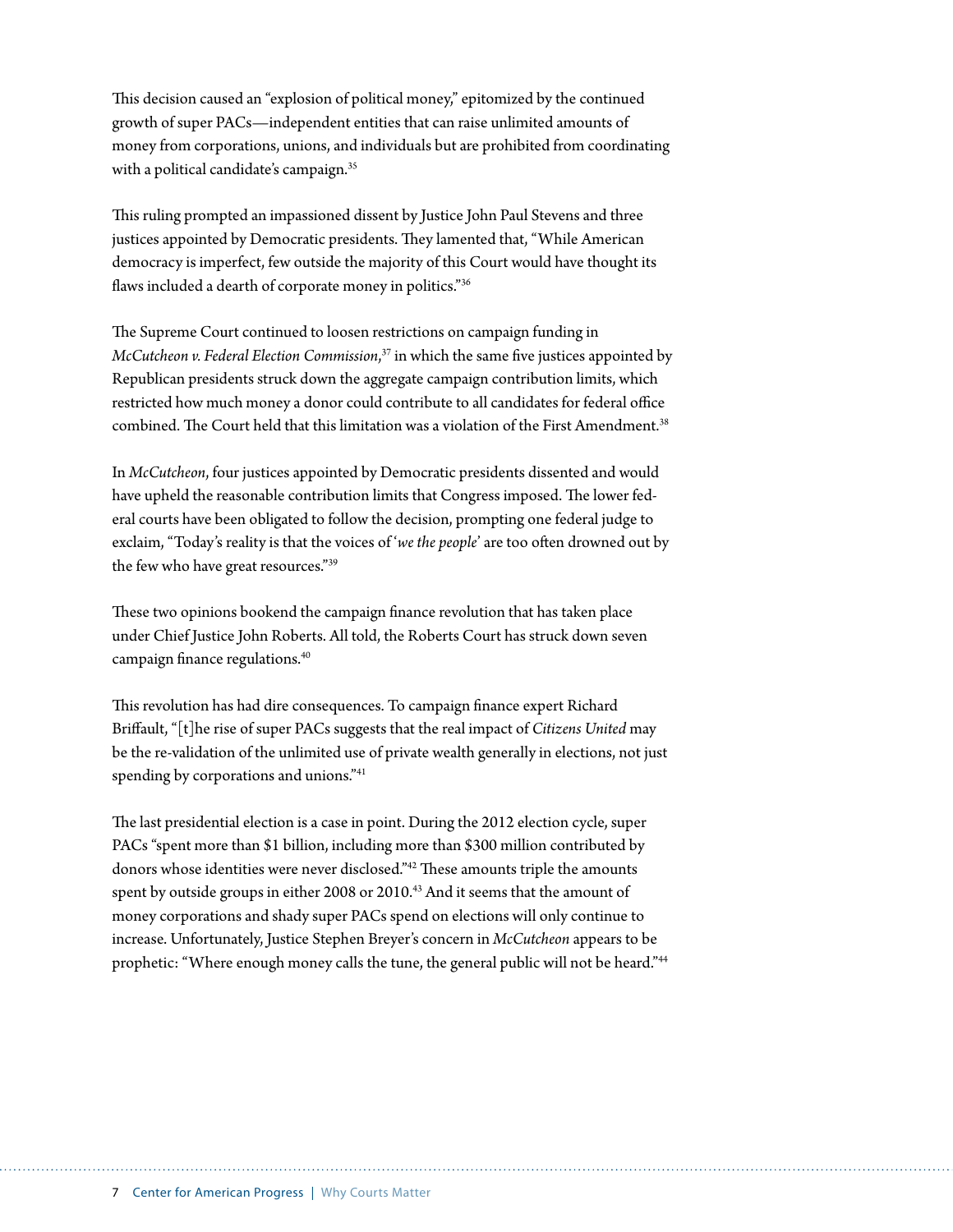#### Voting rights

In the years of Jim Crow and segregation, voters faced overt challenges to their right to vote, including grandfather clauses, poll taxes, literacy tests, and blatant intimidation and violence. In response to these oppressive and undemocratic practices, legal protections, such as the Voting Rights Act, or VRA, of 1965,<sup>45</sup> were passed in order to help ensure that eligible voters could exercise their right to vote. The VRA has been called the nation's most powerful civil rights law. However, as a nation, we are still far from ensuring that all Americans have equal access to the polls.

According to the Brennan Center for Justice, in 2013 alone, 33 states introduced at least 92 restrictive voting bills.<sup>46</sup> On top of that, researchers found that higher voter turnout among minorities in a given state increased the likelihood that the state would propose restrictive voting laws.<sup>47</sup> These restrictive measures have been found to have a disproportionate effect on people of color, those for whom English is a second language, young people, the indigent, and the elderly.<sup>48</sup>

U.S. federal courts play a large role in enforcing the laws that protect voters from discrimination and intimidation. In 2013, in *Shelby County v. Holder*, five Supreme Court justices appointed by Republican presidents gutted the VRA by ruling that the formula stipulated in Section 4(b) to determine which states were subject to Section 5 "preclearance" before the implementation of changes to state or local voting laws was unconstitutional.<sup>49</sup>

The ruling made it harder for the federal government, including the courts, to hold states accountable for discriminatory voting practices. The four justices appointed by Democratic presidents wanted to keep the VRA protections in place.<sup>50</sup>

Although *Shelby County* was a setback for voters, other sections of the VRA still exist and are being used to fight voting-related discrimination and to require states to provide appropriate assistance to large populations of eligible voters that speak foreign languages.<sup>51</sup> Recently in Texas, a federal judge who was appointed by a Democratic president determined that the state's new voting law intentionally discriminated against communities of color, violated the VRA, and constituted an unconstitutional poll tax that could disenfranchise nearly 600,000 registered Texans.<sup>52</sup>

For this reason, America's federal courts will continue to determine how to apply these protections in order to help ensure that all voters have an equal right to vote.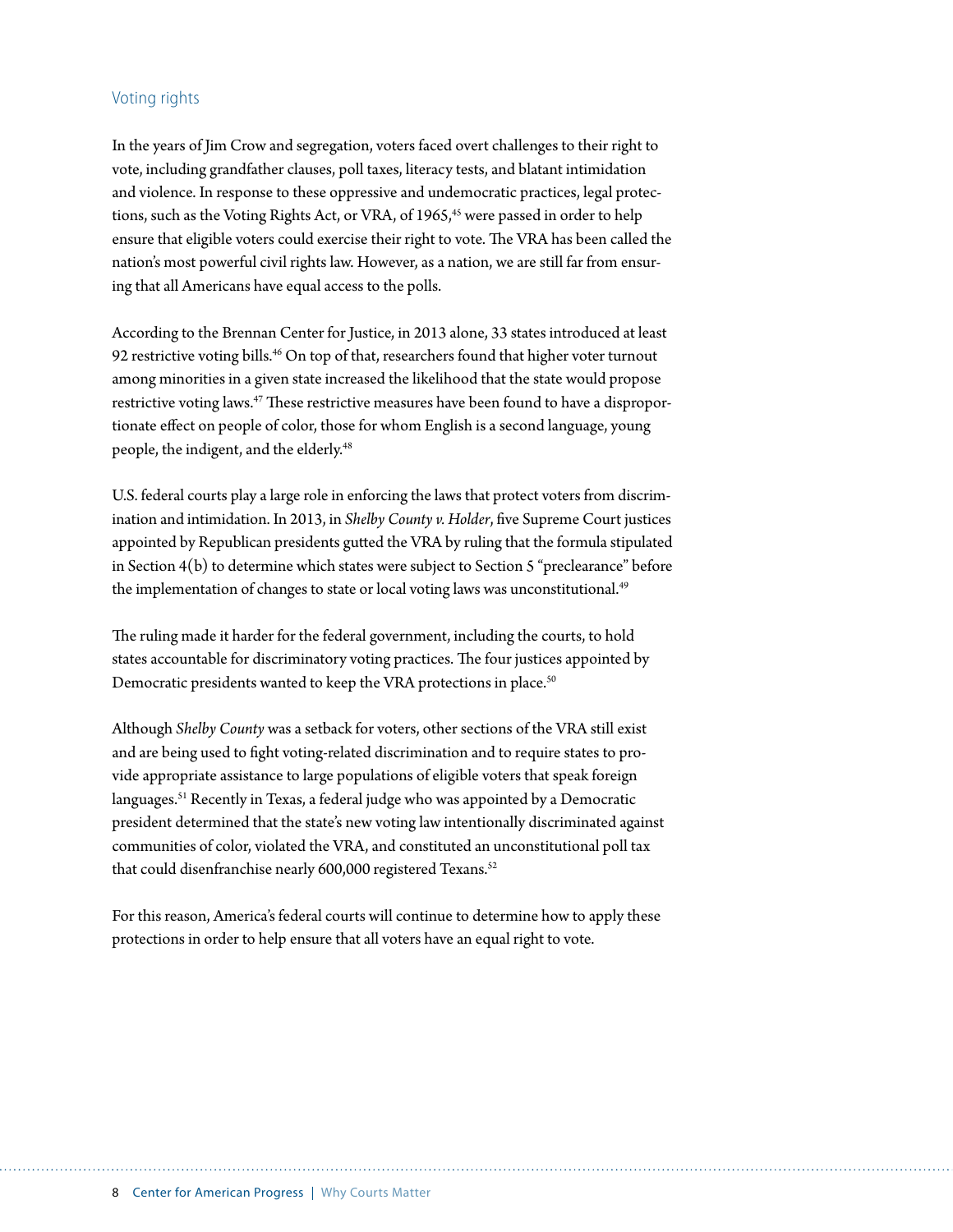# Conclusion

In 1929, legendary civil rights lawyer Charles Hamilton Houston said, "A lawyer's either a social engineer or … a parasite on society."53 He described a social engineer as "a highly skilled, perceptive, sensitive lawyer who [understands] the Constitution of the United States and [knows] how to explore its uses in the solving of problems of … local communities" and in "bettering conditions of the underprivileged citizens." In this light, Houston believed that lawyers should use their training and their prestige in the community to better society and to promote justice. When articulating the ideal temperament of a judge, President Obama evoked Houston's sentiments by listing "empathy" as a key trait.<sup>54</sup>

Collectively, this means that judges must understand the real-world implications of legal decisions. This is a critical ability because the federal courts have an impact on every issue that affects Americans' daily lives. U.S. federal courts ensure equality, defend civil rights, protect the environment, affect the health of America's democracy, and keep the nation safe. While Americans often feel that the federal courts are untouchable, it is important to know that they can play a large role in how these courts rule, as those responsible for filling the benches of U.S. federal courts are responsive to the democratic process and the input of American citizens.

Presidents nominate judges who share their beliefs and values. And because they serve for life, federal judges have a huge impact on the issues that affect the lives of all Americans. Control of the Senate also matters, as senators are responsible for confirming or rejecting the president's nominees. Senators play a large role in identifying lawyers for the White House to nominate and can control the pace of the nomination process.

The first step in the process toward confirming judges who understand the real-world implications of legal decisions is to continue working to appoint judges who meaningfully reflect America's diverse experiences. The United States needs its courts to be staffed with Houston's social engineers—those who faithfully adhere to the rule of law but who are equally faithful to their constitutional obligations to promote justice and fairness. Instead of siding with ideological pursuits, America's judges must uphold the Constitution and the nation's laws.

*Michele Jawando is the Vice President of Legal Progress at the Center for American Progress. Sean Wright is the Policy Analyst for Legal Progress at the Center.*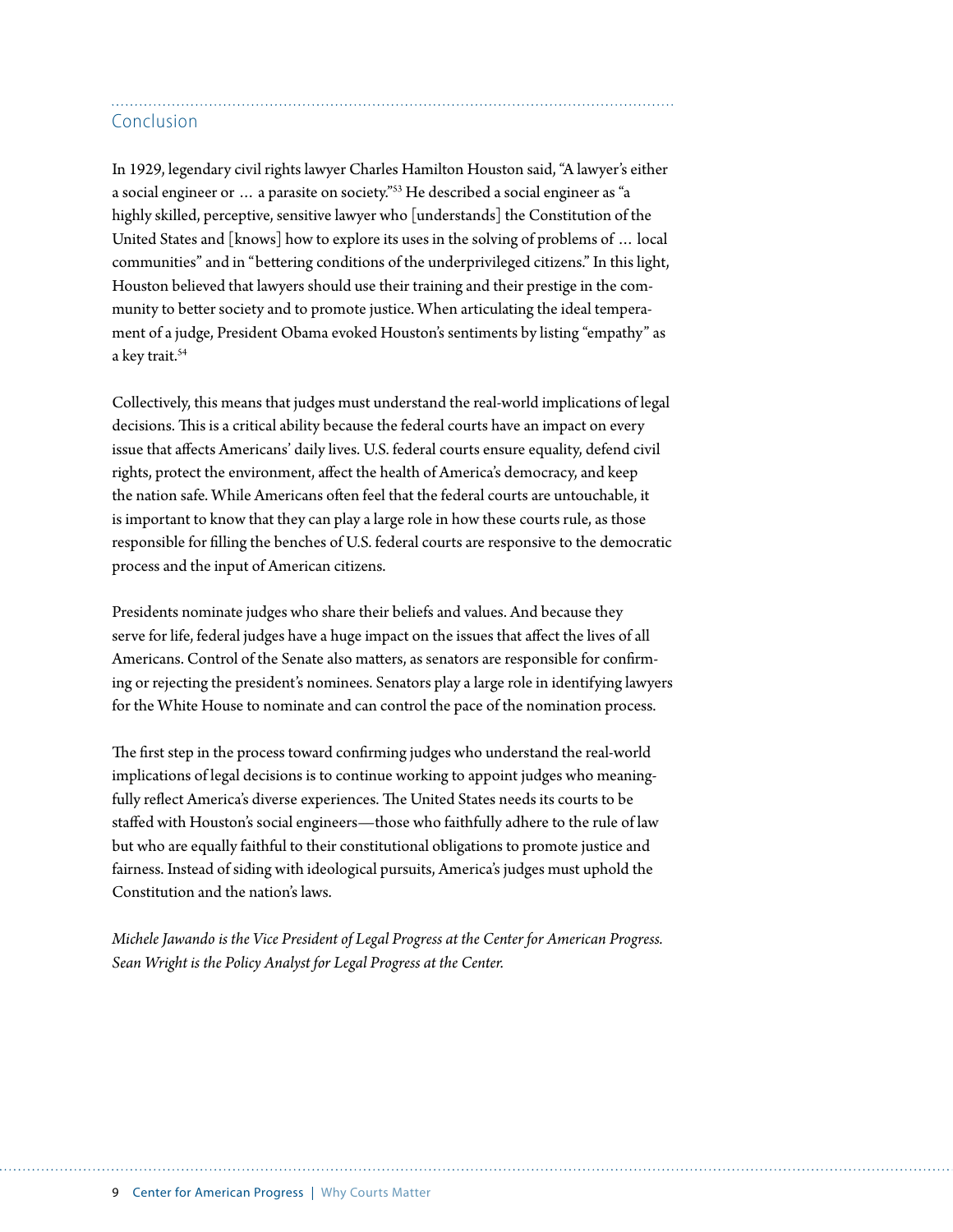### Endnotes

1 Federal Judicial Center, "Federal Courts and What They Do,", available at [http://www.fjc.gov/public/pdf.nsf/lookup/](http://www.fjc.gov/public/pdf.nsf/lookup/FCtsWhat.pdf/$file/FCtsWhat.pdf) [FCtsWhat.pdf/\\$file/FCtsWhat.pdf](http://www.fjc.gov/public/pdf.nsf/lookup/FCtsWhat.pdf/$file/FCtsWhat.pdf) (last accessed April 2015).

2 Ibid.

- 3 Case backlog is calculated by taking the average daily caseload for both district and circuit court judges and multiplying that number by the total number of days current vacancies have sat vacant. For more information, see United States Courts, "Current Judicial Vacancies," available at [http://www.uscourts.gov/JudgesAndJudgeships/](http://www.uscourts.gov/JudgesAndJudgeships/JudicialVacancies/CurrentJudicialVacancies.aspx) [JudicialVacancies/CurrentJudicialVacancies.aspx](http://www.uscourts.gov/JudgesAndJudgeships/JudicialVacancies/CurrentJudicialVacancies.aspx) (last accessed March 2015); United States Courts, "Federal Judicial Caseload Statistics 2014,", available at [http://www.uscourts.](http://www.uscourts.gov/Statistics/FederalJudicialCaseloadStatistics/caseload-statistics-2014.aspx) [gov/Statistics/FederalJudicialCaseloadStatistics/caseload](http://www.uscourts.gov/Statistics/FederalJudicialCaseloadStatistics/caseload-statistics-2014.aspx)[statistics-2014.aspx](http://www.uscourts.gov/Statistics/FederalJudicialCaseloadStatistics/caseload-statistics-2014.aspx) (last accessed March 2015).
- 4 United States Courts, "Judicial Emergencies," available at http://www.uscourts.gov/JudgesAndJudgeships/Judicial-Vacancies/JudicialEmergencies.aspx (last accessed March 2015).
- 5 Andrew Blotky and Sandhya Bathija, "Federal Judicial Emergencies" (Washington: Center for American Progress, 2012), available at https://www.americanprogress.org/issues/ civil-liberties/report/2012/11/08/11914/federal-judicialemergencies/.
- 6 Jennifer Bendery, "Fate of Obama's Judicial Nominees Unclear Under GOP-Controlled Senate," The Huffington Post, October 16, 2014, available at http://www.huffingtonpost. com/2014/10/16/obama-judicial-nominations\_n\_5977816. html.
- 7 Chris Geidner, "Supreme Court Will Hear Four Cases Challenging Same-Sex Marriage Bans," BuzzFeed, January 16, 2015, available at http://www.buzzfeed.com/chrisgeidner/ supreme-court-will-hear-four-cases-challenging-same-sexmarr#.rqpJlQaG4; National Women's Law Cener, "Women's Rights at Stake: Why Federal Courts Matter to Women," September 29, 2014, available at http://www.nwlc.org/ resource/women%E2%80%99s-rights-stake-why-federalcourts-matter-women; Also see DeBoer v. Snyder, 772 F.3d 388 (6th Cir. 2014).
- 8 Alicia Bannon, "Obstruction of the Senate and the Future of Rules Reform on Nominations," Brennan Center for Justice, August 19, 2014, available at https://www.brennancenter. org/analysis/obstruction-senate-and-future-rules-reformnominations.
- 9 Sonia Sotomayor, *My Beloved World* (New York: Alfred A. Knopf, 2013), p. 163.
- 10 Sean Farhang and Gregory Wawro, "Institutional Dynamics on the U.S. Court of Appeals: Minority Representation Under Panel Decision Making," *The Journal of Law, Economics, & Organization* 20 (2) (2004): p. 325, available at https://gspp. berkeley.edu/assets/uploads/research/pdf/article\_5.pdf.
- 11 Ibid.
- 12 Arkadi Gerney, Chelsea Parsons, and Charlie Posner, "America Under the Gun: A 50-State Analysis of Gun Violence and Its Link to Weak State Gun Laws" (Washington: Center for American Progress, 2013), available at http:// www.americanprogress.org/wp-content/uploads/2013/04/ AmericaUnderTheGun-4.pdf.
- 13 Eric W. Fleegler and others, "Firearm Legislation and Firearm-Related Fatalities in the United States," *JAMA Internal Medicine* 173 (9) (2013): 732–740.
- 14 *District of Columbia v. Heller*, 554 U.S. 570 (2008).
- 15 Ibid.
- 16 Juliet A. Leftwich, "'Heller's' Wake," *Los Angeles Daily Journal*, June 26, 2009, available at http://smartgunlaws.org/wp-content/uploads/2012/05/Op\_Ed\_Hellers\_Wake.06.26.2009.pdf.
- 17 Law Center to Prevent Gun Violence, "Post-*Heller* Litigation Summary" (2013), available at http://smartgunlaws.org/wpcontent/uploads/2013/07/Post-Heller-Litigation-Summary-September.pdf.
- 18 See Cal. Penal Code §§ 26150, 26155 (providing that to obtain a concealed-carry license, the applicant must meet several requirements, including demonstrating "good moral character," complete a specified training course, and establish "good cause."), available at http://www.leginfo. ca.gov/cgi-bin/displaycode?section=pen&group=26001- 27000&file=26150-26225.
- 19 *Peruta v. Cnty. of San Diego*, 742 F.3d 1144 (9th Cir. 2014); *Moore v. Madigan*, 703 F.3d 933 (7th Cir. 2012). Both majority opinions were joined by two judges appointed by Republican presidents with one judge appointed by a Democratic judge dissenting from the decision.
- 20 *Peruta*, 742 F.3d at 1179.

- 21 Ibid., 742 F.3d at 1179 (Thomas, J. dissenting) (emphasis added).
- 22 *Drake v. Filko*, 724 F.3d 426 (3rd Cir. 2013); *Woollard v. Sheridan*, 712 F.3d 865 (4th Cir. 2013); *Kachalsky v. Cnty of Westchester*, 701 F.3d 81 (2nd Cir. 2012).
- 23 *Drake*, 724 F.3d at 432.
- 24 Christina Wilkie, "Second Amendment Lawsuits Expose Rift at the Top of the Gun Rights Movement," The Huffington Post, February, 25, 2013, available at http://www. huffingtonpost.com/2013/02/25/second-amendmentfoundation\_n\_2745038.html.
- 25 Wilkie, "Second Amendment Lawsuits Expose Rift at the Top of the Gun Rights Movement."
- 26 Kenneth P. Vogel, "Big money breaks out," *Politico*, December 29, 2014, available at http://www.politico. com/story/2014/12/top-political-donors-113833. html#ixzz3OeK7FuUG.
- 27 Chris Cillizza, "The 2014 election cost \$3.7 billion. We spend twice that much on Halloween," *The Washington Post*, November 6, 2014, available at http://www.washingtonpost. com/blogs/the-fix/wp/2014/11/06/the-2014-election-cost-3-7-billion-we-spend-twice-that-much-on-halloween/.
- 28 Ibid.
- 29 Martin Gilens and Benjamin I. Page, "Testing Theories of American Politics: Elites, Interest Groups, and Average Citizens," *Perspectives on Politics* 12 (3) (2014): 564–581, available at http://scholar.princeton.edu/sites/default/files/ mgilens/files/gilens\_and\_page\_2014\_-testing\_theories\_of\_ american\_politics.doc.pdf.
- 30 Joshua L. Kalla and David E. Broockman, "Congressional Officials Grant Access to Individuals Because They Have Contributed to Campaigns: A Randomized Field Experiment" (Berkeley, CA: University of California, Berkeley, 2014), available at http://www.ocf.berkeley.edu/~broockma/ kalla\_broockman\_donor\_access\_field\_experiment.pdf.
- 31 Adam Lioz, "More Than Corruption Threatens the Integrity of Our Democracy," *The American Prospect*, March 31, 2014, available at http://prospect.org/article/more-corruptionthreatens-integrity-our-democracy.
- 32 *Buckley v. Valeo*, 424 U.S. 1 (1976).
- 33 Ibid.
- 34 *Citizens United v. Federal Election Comm'n*, 558 U.S. 310 (2010).
- 35 Peter Overby, "5 Years after 'Citizens United' SuperPACs Continue to Grow," NPR, January 13, 2015, available at http://www.npr.org/2015/01/13/377024687/five-yearsafter-citizens-united-superpacs-continue-to-grow.